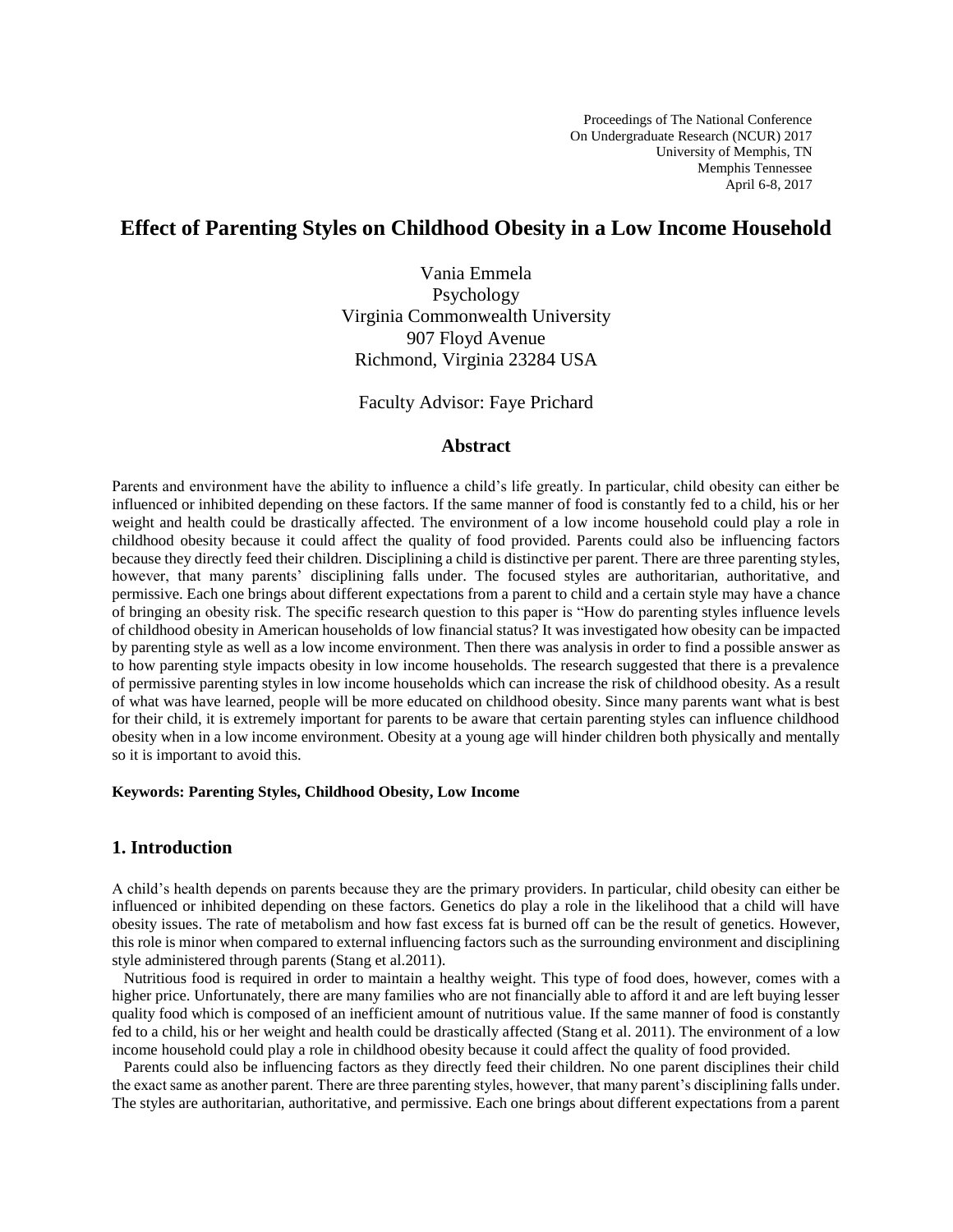to child and a certain style may have a chance of bringing about an obesity risk. Parenting style may be able to strongly influence feeding practices. Parents may feed certain types of foods more frequently when administering a specific parenting style (Power 2013). The quantity of food given to a child can also vary depending on the disciplining mechanisms used.

 If parenting styles and environment have the ability to influence obesity, then how do parenting styles influence levels of childhood obesity in American households of low financial status? The low income environment could increase the probability of certain parenting styles while decreasing the probability of others. When a specific parenting style is administered in a low income household, it could increase or decrease the rate of childhood obesity.

 Since parents want what is best for their children, it is extremely important for them to be aware that certain parenting styles can influence childhood obesity when in a low income environment. Obesity at a young age will hinder children both physically and mentally and they have a higher risk for premature death and disability. Various negative health consequences could arise such as asthma, type 2 diabetes, hypertension, early puberty etc. These issues become gradually evident as weight in a child increases. Psychological negative outcomes could arise as well like depression. A child can have a poor body image which results in low self-esteem. There is a risk for eating disorders and learning problems if depression in a child occurs (Stang et al. 2011). It is important for parents to be educated on this topic so that their children can avoid having these health issues. Although obesity is acquired uniquely depending on the child, environment and parenting styles are major influences because they can impact the type and amount of food a child eats. Permissive parenting style, in particular, influences childhood obesity in low income households because of its negligence to pay attention to a child's needs and health.

## **2. Although External Factors Can Cause Childhood Obesity, Genetics Play a Role as Well.**

The way a child becomes obese may can be completely different to the way another child becomes obese. There are, however, certain external factors can definitely influence obesity. A child can be predisposed to the risk of certain traits, such as obesity, because of genetics. Stang and Loth (2011) state that external factors influence childhood obesity, but also suggest that genetics play a role as well. They argue that because of genetics, there are strong correlations between mother and child obesity levels. Appetitive traits can be influenced by genetics, which include responsiveness to internal cues and food. In fact, the "Nutrition Society" at Cambridge University states that 69% of eating behaviors can be genetically determined (p.1). Stang and Loth (2011) believe that genetics do play a role in childhood obesity, however, the environment plays an even greater role. A seven day study done by John M. deCastro on 39 identical, 60 fraternal same sex, and 50 fraternal opposite sex twins who were living independently found that certain food preference is increasingly linked to environmental factors rather than genetics. The types of food preference that can be linked to environmental factors include desserts, fruit, vegetables, sweetened beverages, and meat. All of these foods in either low or high quantities can cause weight gain. The findings of this particular study show that the food the parents and children ate were very similar. This means that if parents eat large quantities of junk food, then their children will too. Parents that drink many sweetened beverages incline the children to do so as well. If the parent does not serve many vegetables, then the child has an increasingly high chance of disliking and not eating them. If a child is in an environment where he or she does not have much access to sweetened items, then there will most probably be less of an urge to eat them. The children often observe their parents eating unhealthy food and then they do it as well. If parents changed the way they consumed food, it could start a lifestyle change toward themselves and their children. Because of this, parents have the ability to strongly impact the environment around a child.

#### **3. The Environment Can Influence Childhood Obesity.**

The environment is capable of changing a child's life in numerous ways. Whether it be from the type of school he goes to or the type of people around, everything can impact a child either in a negative or positive way. Type of food is a changing variable when examining different social classes. Because there are price changes in food, obviously people of certain classes are able to afford more. Nutritional food is unfortunately more expensive when compared to low quality junk food or meals that are not fresh. Vegetables and fruits, especially those that are organic, have much nutrition and take much more effort to grow and harvest. Because of this, they cost more money. Also, economics is a leading reason why healthy food is so expensive. The country has so much demand for unhealthy food such as red meats and processed foods when compared to healthy foods such as whole grains and fresh produce. Because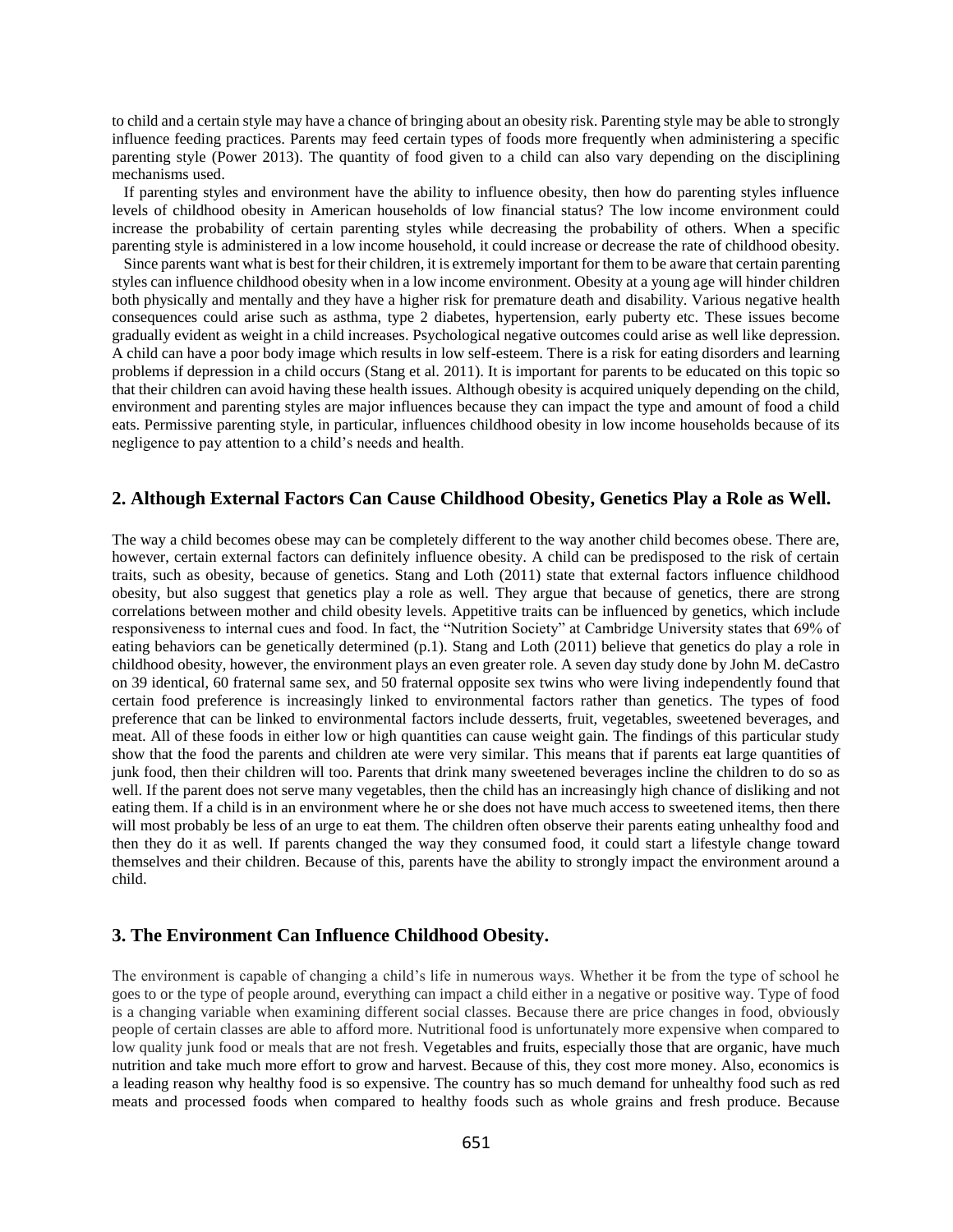unhealthy food is demanded more, it is made less expensive in order for the people to have quicker access to it. As a result, healthy food is made more expensive. Unfortunately, there are many families who are not financially able to afford it and are left buying lesser quality food which is composed of an inefficient amount of nutritious value. Because of this, parents who are of low income are unable to give their children the proper dietary food needed to grow in a healthy manner. When a child is in a same type of environment for some time, he or she is constantly exposed to the same types of food (Stang et al. 2011). Specifically, in a low income environment small amounts of nutritional value in food can increase the risk of obesity.

 For many people, a low income household and environment is not the most ideal place to live. There are increased struggles as families are trying to support themselves because they do not have much money. (Hughes et al. 2015) studied a group of low income families and argue that stresses put upon parents in a low income family can influence feeding and lead to child obesity. It was observed that a low income environment causes parents to have more stress when compared to people of higher social classes. It is also suggested that parents who display an uninvolved parenting style are usually the ones who have high amounts of stress as well. The stress levels could be largely influenced by the fact that these families have access to less resources, which can make the quality of life hectic. The parents usually have to work multiple jobs in order to compensate for the fact that they have less money to buy essential items. Also, the stress from working can lead to negligence when monitoring what a child is eating. Trying to feed a child in an environment with poor resources is challenging and parents are not always around to make sure their child is eating healthy food. When parents are not in control of what their child is eating, it can cause malnutrition. A child who experiences malnutrition does not receive the proper amounts of nutrients and vitamins needed to sustain a healthy body. In summary, (Hughes et al. 2015) discovered that because a low income family will not have access to sufficient resources, there will be a lack of quality in the food. He also noticed depression among parents, especially mothers, is common in low income households. Diminutive amounts of satisfaction with their life is common when all they basically do every day is work long, tiring hours with hardly any free time. When a mother is depressed, it can cause inconsistent disciplining because she is not in the proper mindset. The inconsistency also applies to the feeding patterns toward a child and can hamper with the intake of healthy food.

When thinking about what food was eaten in a day, meals such as breakfast, lunch, and dinner typically come to mind. Snacks are usually not accounted for as a main source of food. Childhood obesity can, however, come about if children are eating much of snacks with little nutritional value. (Fisher et al. 2014) claim that the types of snacks offered in low income households can impact child obesity. In their research study, mothers described snacks as a convenient way to feed a child because it involves less preparation. Because many low income mothers try to balance multiple jobs and provide a living for their families, they do not have the time to prepare meals. They have a high dependence on snacks as a way to feed their children. Although snacks are easier to prepare and serve, the food is not as nutritious when compared to meals. When low income mothers were asked to describe meals, they talked about how it was important for the food to be nutritious and include carbohydrates, meats, and vegetables. When asked to describe snacks, however, nutrition was not mentioned. The snacks were described more as a way to reduce a child's hunger between meals and as a convenient way to feed a child. Nutrition may not have been mentioned when describing snacks because the snacks were not viewed as "real food". The low income mothers probably do not know that snacks contribute to 27% of a child's energy so they don't describe them with much nutritional importance (p.1). Because snacks are not considered to be important to health by low income mothers, too many of the unhealthy ones can lead to obesity in children because there would be too much sugar and fat in the body. There is a high prevalence of snacks used in low income households because it is a convenient and fast method to feed children. Unfortunately, many low income mothers do not realize that snacks are a major food source for their children. Since many kids enjoy unhealthy food, these are the types of snacks usually given to them. Large quantities of unhealthy snacks are inducing factors for childhood obesity.

#### **4. Parenting Style Can Influence Obesity.**

The parents of each of the three disciplining styles emphasize different values and place importance in different things. The terms authoritarian, authoritative, and permissive parenting styles originated after developmental psychologist, Diana Baumrind conducted her child care research. She looked mainly at child behavior and parental responsiveness and demandingness. In her study, 100 middle class preschool-aged children were observed and interviewed in their usual settings. She conducted parental interviews in order to acquire a clear picture of the parents' behavior. After leading and analyzing all her research, Baumrind was able to classify the three parenting styles according to their similarities in disciplining children (Han et al. 2010).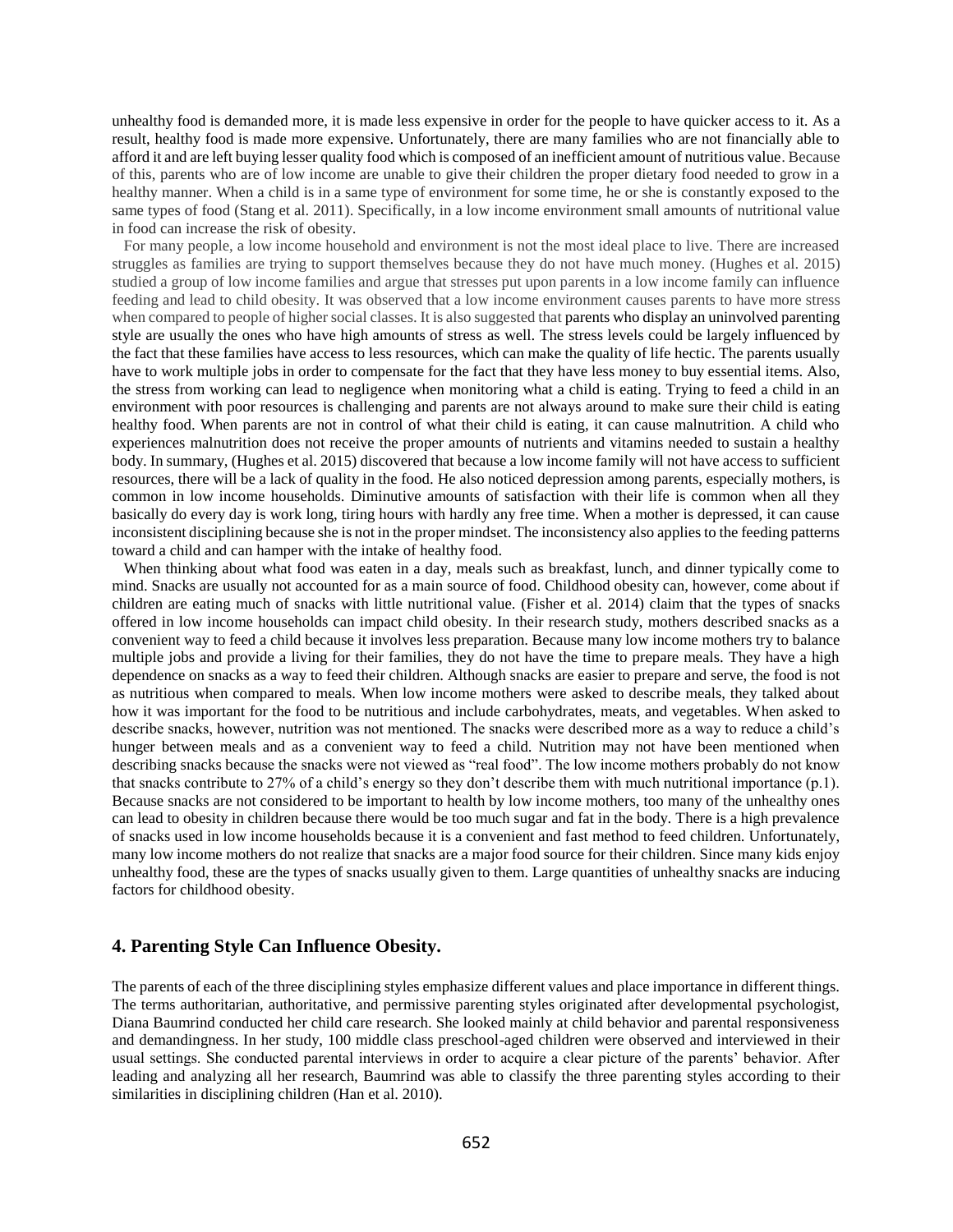An authoritarian parenting style is one that is very demanding with high expectations that a child must follow. Usually parents who use this style view obedience as a highly important virtue. The preservation of traditional structure is also valued as well. This is why a child usually cannot voice his or her opinion. The parent's words must be accepted because it is supposedly always correct. Much pressure is usually exerted on children in order to excel in activities whether it be in school, sports, music, etc. Because of this, many children have anxiety as they are always trying to live up to their parents' expectations. Some children also have poor reactions to frustration in which girls are more likely to give up and boys are likely to display a hostile attitude (Han et al. 2010). Praise and reward is usually not given to children in fear that they may become too full of themselves and stray off the "proper" path. There is a high demand rate with low responsiveness to children when an authoritarian parenting style is used (Han et al. 2010).

 Parents who use a permissive parenting style are usually not strict at all and do not impose many rules and punishments. They are tremendously responsive of their child's needs and give them many of the items they want. As a result, permissive parents usually have spoiled children. The parents present themselves as a resource so that their child can go to them and ask for whatever they want. They do not, however, present themselves in a way where the children can go to them for advice in regard to shaping and developing their futures. Permissive parents also usually avoid the exercise of control and allow the children to regulate their own activities (Han et al. 2010). They do not want to get in confrontations and arguments with their children. There is not much encouragement to have the children obey rules and there are not specific rules and standards imposed. Reason, manipulation, and bribes might be used by parents in order to try and make their children listen to them but there is no definite control and power on the parent's part. Children are perceived as equals and are included in decision making processes. They are encouraged to discuss and communicate with parents rather than just obey (Han et al. 2010). As a result of permissive parenting, a lot of children have poor emotional regulation and can get rebellious and defiant when their wants are tested. They also have a low persistence with challenging tasks and some can even display antisocial behaviors. A permissive parenting style usually does not demand much from the children but has a high response toward their wants (Han et al. 2010).

 An authoritative parenting style is said to be the best for a child because the parents combine their expectations with love and warmth. They present themselves as authority figures and expect their children to behave. At the same time, however, they are also very caring, loving, and responsive. An authoritative parent attempts to direct a child's activities but in a rational manner. There is much verbal reasoning and explanation with children about the rules and expectations so that there is a mutual understanding. Although rules are expected to be followed, there are expectations at times due to special occasions (Han et al. 2010). For example, on a weekend parents may allow their children to stay up past their bed time. The parents give an input of their own perspectives but recognize a child's interests and thoughts. Children who have authoritarian parents tend to have self-confidence and notable social skills. Parents who use this parenting style tend to have high demandingness, but also a high responsiveness toward their children.

 Baumrind's work has been immensely influential in the areas of parenting and developmental psychology. Her work has been supported by many studies and continues to influence parenting practices. The research she conducted during the 1960s and 1970s has had an influence on disciplinary strategies by experts on how parents are recommended to raise their children (Han et al. 2010). Because of her, parenting styles are distinguished as what they are today and it has become easier to find trends in childhood obesity. Parents who use certain parenting styles can either increase or decrease the obesity risk in their children.

 Parents can convey their emphasized disciplines and restraints when applying certain feeding practices toward their children. Stricter parents may restrict a large amount of unhealthy food when compared to parents who are not as stern. Poor feeding practices can lead to childhood obesity. (Kakinami et al. 2015) argue that permissive and authoritarian parenting styles can cause childhood obesity after comparing real life households. Children being raised in an authoritarian parenting style are all at risk of obesity irrespective of their economic status. Many parents who use authoritarian parenting style are inclined to demand much of children and not satisfy their needs. Cues of hunger are not taken seriously so the children's' bodies are unable to produce much energy because they do not have enough food. This causes them to binge eat whenever they get the chance (Kakinami et al. 2015). Permissive parenting results in many children eating whatever they want, without being monitored. This causes children to make some unhealthy choices when it comes time to eat. Young children, especially, do not have much knowledge to distinguish between what is healthy and unhealthy. Also because of the permissive parenting style, poor food choices might be the only ones being offered to a child because of the parent's negligence. Moreover, parents who use permissive style tend to place little emphasis on exercise and staying active (Kakinami et al. 2015). Not getting enough exercise can cause weight gain, but the combination of that with poor food choices can cause severe negative effects toward children.

 An authoritarian parenting style disciplines a child too much whereas a permissive parenting style disciplines a child too little. When it comes to feeding, the strict and calm attitudes from the parenting styles get carried over when monitoring what their children eat. Children who have authoritarian parents can get hungry often because their parents do not listen to them. The children are only allowed to eat certain foods at specific times of the day. This causes them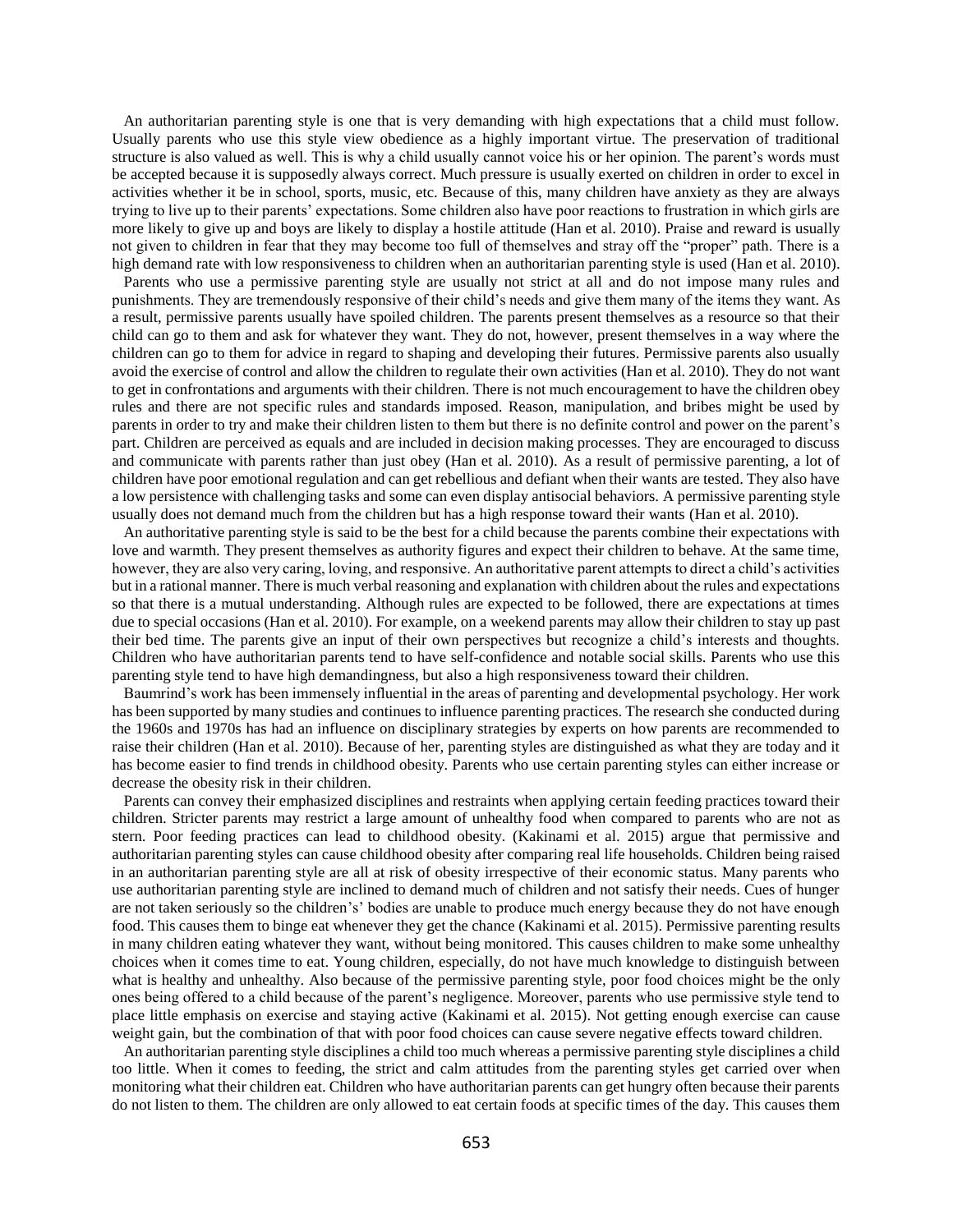to eat in excess when their parents are not looking. Children who have permissive parents, however, usually can eat whatever they want whenever they want. Unhealthy food full of fats can be consumed in excess which causes obesity. Permissive and authoritarian parenting styles can increase the risk of childhood obesity (Kakinami et al. 2015).

 Because a mother and child have similar genetics and are predominantly in the same environment, they are bound to share common characteristics. Research has indicated that there is usually a trend between mother and child obesity. The chance that obesity is present mutually in a mother and her child is a common occurrence. The same types of food are often being consumed by the both of them. Stress can also increase obesity in parents and cause them to use certain parenting styles. (Frontini et al. 2015) suggest that parenting styles definitely influence obesity. Her study was conducted in Portugal but the parenting styles in that country are extremely similar to the ones in America. It is suggested that parenting stress can influence the parenting style that is exerted. It is also stated that there is usually a positive correlation between the obesity rates between mother and child. Obese mothers do appear to have more parental stress than mothers of healthy weight. The healthy mothers in Frontini's study used authoritative parenting style for the most part. There were, however, a large number of permissive parenting style using mothers who were obese. Obese children's mothers were 73% obese as well (p.2). This shows a positive correlation between a mother and child's weight. Authoritarian and permissive parenting styles result in high obesity rates. Frontini's results in her experiment were closely linked to Kakinami's in that authoritarian parenting style makes unhealthy food more desirable for child because of its unavailability. This means that when there is finally access to the unhealthy food, the child will most likely over consume. Permissive parenting style tends to not pay much attention to what the child is eating. This may cause malnutrition in a child because of the low quality of food being presented since permissive parents usually do not take the time to cook proper, nutritious food for their children. Malnutrition causes obesity because the body is not receiving the proper vitamins and minerals to stay healthy. Frontini's study also revealed that there is a high chance that adolescents who experience a permissive parenting style live in a family with hardly any structure and regulations. Because there are less rules, children have the freedom to eat whatever they want. Although obesity in children is influenced largely by parents, other factors can cause it as well. (Kiefner- Burmeister et al. 2016) also concur that parenting style can cause obesity after conducting a study based on mothers and their children. It is suggested that mothers who had underweight children did not restrict food from their children. Mothers with children who were normal weight as well did not restrict food as much as mothers who had obese children. Because the underweight and normal weight children have no obesity issues, their mothers do not feel as much of an urge or inclination to restrict unhealthy food. Mothers who had children who were obese were likely to use food as a reward when compared to mothers who had underweight children. Authoritarian parents usually hide junk food and reward their children with it only at specific times. As mentioned earlier, this method backfires and the children end up binge eating the unhealthy food whenever they find a chance such as when their parents are not at home. (Kiefner-Burmeister et al. 2016) also determined that Caucasian mothers were more likely to have healthy foods in the house. Unhealthy foods were more likely to be present in houses when there were mothers who were not Caucasian. This could be a result of different cultural upbringings. It was also found that unemployed mothers were less likely to use food as a reward as compared to employed mothers. Employed mothers usually have more stress which results in them perhaps displaying a stricter attitude and using an authoritarian parenting style. Race and employment status of parents are external factors that impact childhood obesity. However, when compared to the parenting style being used, the race and employment effects are very minimal. Parenting style is one of the most direct ways a child can be impacted which is why it can either contribute or inhibit childhood obesity (Kiefner-Burmeister et al. 2016).

### **5. Certain Parenting Styles Can Influence Childhood Obesity in Low Income Households.**

A low income surrounding can bring out certain parenting styles more than others. (Rosenblum et al. 2012) suggest that mothers from low income households tend to largely use practices of permissive parenting styles. Low income mothers interviewed in Rosenblum's study thought that child obesity was the product of poor parenting. The strongest views about the issue of child obesity came from normal weight mothers who had normal weight children. Many of the normal weight low income mothers repeatedly stated that parents of overweight children do not care. They also said that parents fed too much fast food and unhealthy food while not encouraging the children to participate in physical activity. The normal weight low income mothers also believed that overweight children were constantly being fed food and they had no limitations imposed on them. Ironically, even many overweight low income parents stated that parenting can cause child obesity. However, when describing parenting styles and techniques that contribute to obesity, they described other low income parents' styles and not their own. Low income parents of overweight children were described as setting a model of unhealthy lives for the children. In fact, the parents' own obesity was seen as a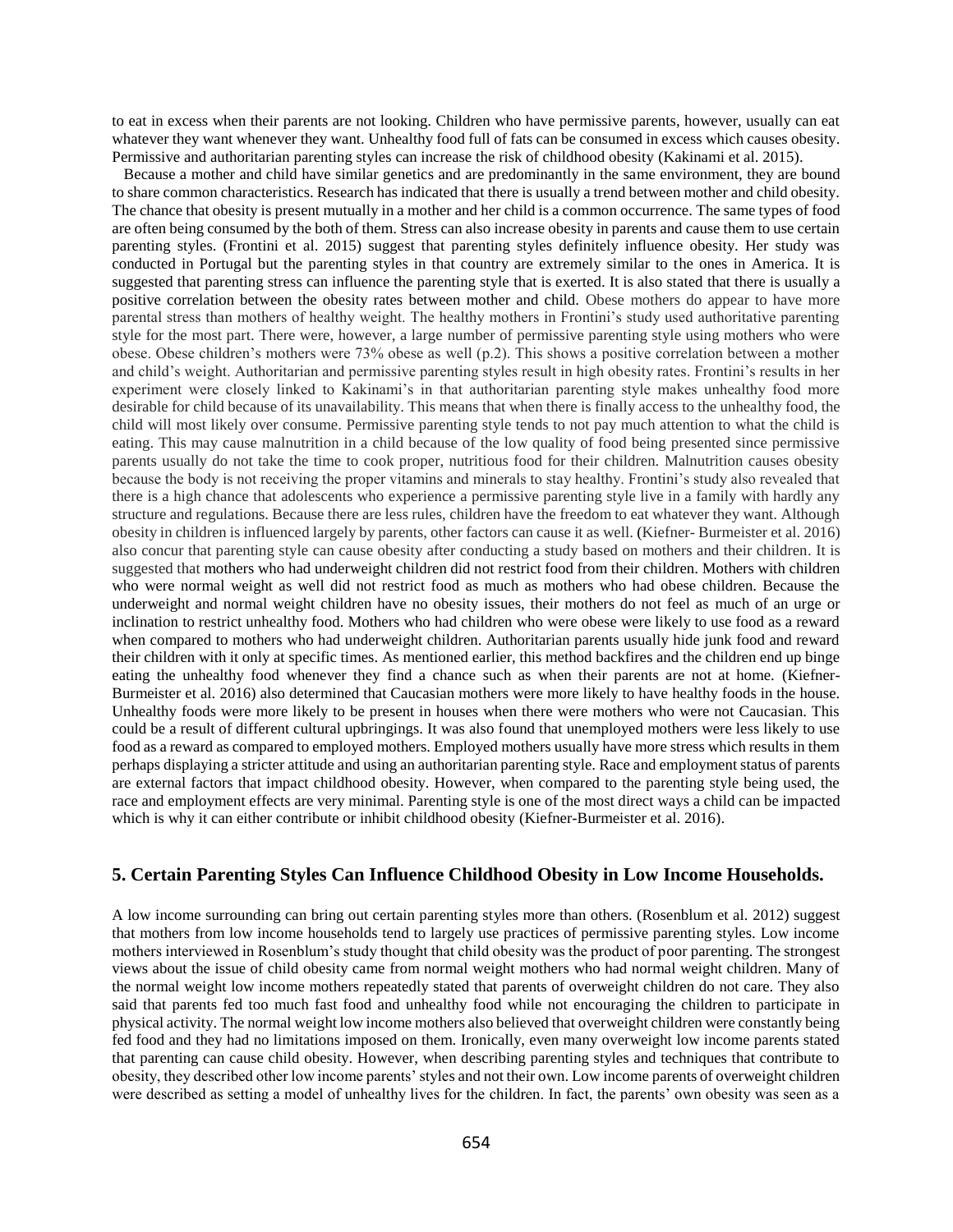result of their own indolence and lack of self-control. This indolence and lack of self-control can be carried over and the children of these parents can have the same characteristics. Both obese and normal weight mothers in low income households believed that parenting impacts childhood obesity. Some permissive parents in low income surroundings sometimes do not take care of themselves because they are always busy working and do not have the time to exercise and cook nutritional food. If the parents are not exerting healthy habits, then the children will not as well (Rosenblum et al. 2012). Also, a permissive parenting style is frequently used in low income households because the parents are not usually present which means the children are not adequately monitored.

 An authoritarian parenting style can be used by low income parents because they want their children to do better in life than they did. This style does, though, cause poor feeding practices. Some research suggests that more authoritarian styles are present in low income households. Because of the stresses that come with a low income parent, many tend to be stern with their children (Rosenblum et al. 2012). They expect their children to abide by their expectations and not add to the stresses that they already have. Many of the parents also use an authoritarian style because they believe it will help provide the base for their children to achieve much more than they did in life. Their children may have more stable jobs and be able to support themselves financially when they grow up. The authoritarian practices affect feeding style towards children as well. Many parents forced the children to eat certain nutritious foods during meals. Children who were required to eat a certain foods had a decreased preference for them as time went on. Although the parenting style tried to increase the consumption of nutritious food, the children did not increase how much of it they ate. Because of this, children experiencing an authoritarian parenting style did not consume the proper amount of vegetables they were supposed to (Rosenblum et al. 2012). They did, however binge eat unhealthy food whenever they got the opportunity.

 Although an authoritarian parenting style is present in low income households, there tends to be a prevalence of a permissive parenting style. In order to use an authoritative parenting style, much time and energy is needed because the children are to be monitored and controlled continually. Low income parents usually do not have the time or energy for this. They cannot afford to do this for their kids because of their stressful lives.

#### **6. Conclusion**

A permissive parenting style in an American low income household primarily increases child obesity. Many of the families do not have much money which means they cannot afford many resources. Among these resources is nutritional food. There is increased quality in nutritional food which causes it to be more expensive. Parents in low income environments also have to work many jobs to support the family. Because they are barely at home, they do not have the time and energy to cook healthy meals for their children. Unhealthy snacks are given in high quantities because it is a convenient way to feed them. Low income mothers do not know, however, that snacks are a major contributing factor to the daily food consumed by children. As a result, unhealthy snacks are given and the risk of obesity increases. Children in low income families are not monitored sufficiently as their parents are always working. Because of this, they eat a lot of unhealthy food because they do not have anyone stopping them. Many parents in low income households also do not take care of themselves properly because they are always preoccupied with other stressful things. When the parents do not take care of themselves, the children usually do not as well. Many children have permissive parents in low income households and suffer from obesity because of the lack of nutritional food and parental monitoring. An authoritarian parenting style is also present in low income families and can increase obesity. Parents who use an authoritarian style tend to expect much from their children so that they can go farther in life than they did. This style does not take into account what a child wants and desires so this can cause he or she to overconsume unhealthy food when given the chance. The consumption of healthy food is not increased even though that is the goal of many authoritarian parents. Although authoritarian styles are present, there inclines to be more permissive styles present in low income households because parents do not have the time to monitor children to the extent in which authoritarian parents do. My sources reveal that an authoritative parenting has the least chance of child obesity because it takes into account a child's needs and wants. Parents who use this style discipline their children firmly but still extend love and comfort at the same time. Their disciplining style carries over to their feeding practices and the children have the least chance of acquiring obesity. Although an authoritative style is ideal, there is not much of this parenting style exerted in low income households. Parents do not have the time or energy to use an authoritative parenting style. A permissive parenting style is often used in low income households and as a result, the chance of childhood obesity does increase.